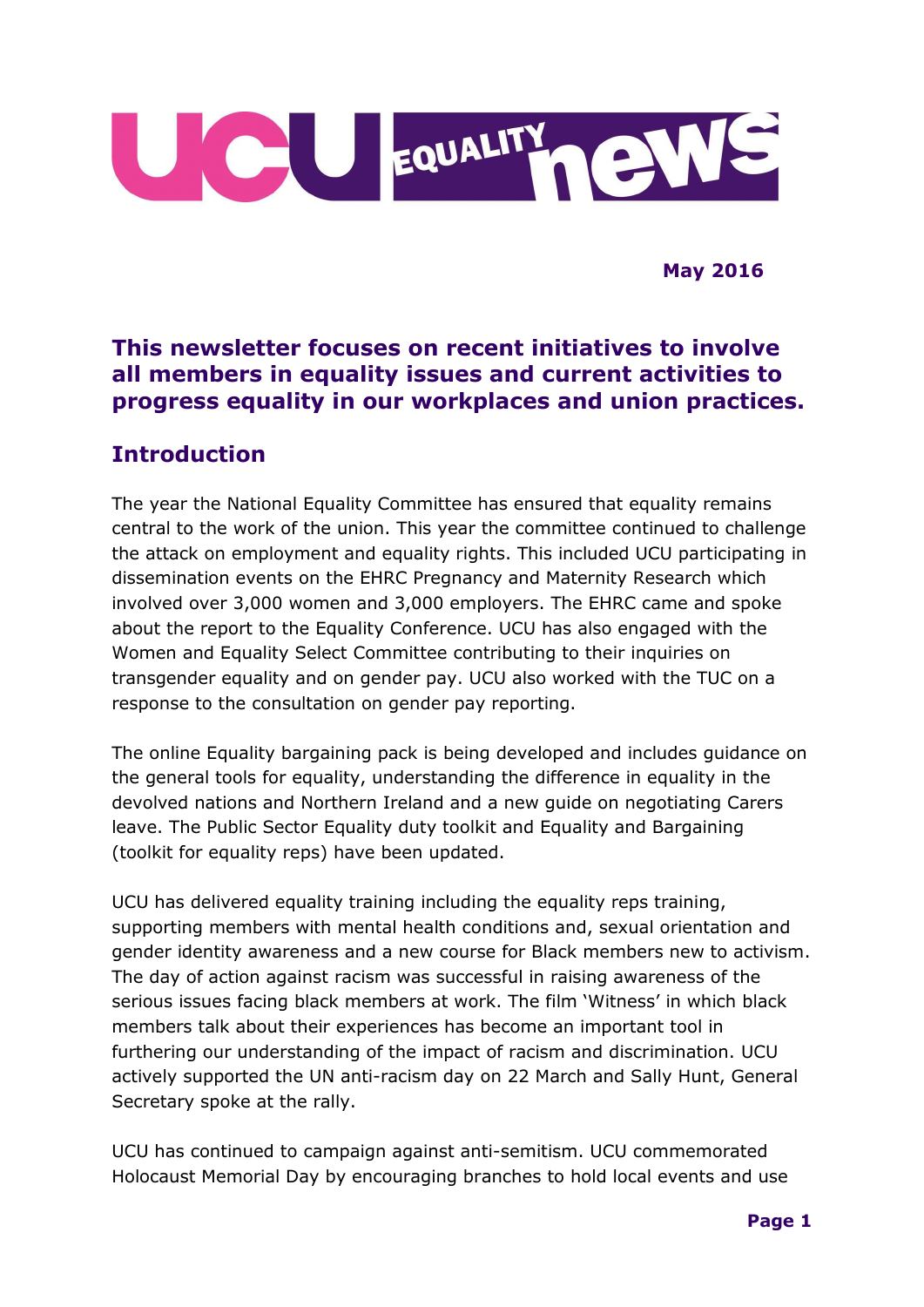UCU's extensive resources.

UCU continues to influence the ETUCE equality agenda. UCU responded to two ETUCE surveys on equality in unions and action against violence against women. UCU held a successful joint equality conference which focused on cross-cutting issues arising from Congress 2015 motions including bargaining for equality, the European refugee crisis, sustainable working lives, participation in the union and the devolved nations and equality.

## **Equality Chartermarks**

UCU is looking to gather information about the role of Chartermarks in progressing equality. There are a number of Chartermarks in both further and higher education and UCU want to understand the impact on the ground. Chartermarks may show a commitment to equality but is it clearly demonstrated in actual practices and the experiences of members?

#### **You can access the survey by using the link below**

**<http://www.surveygizmo.com/s3/2645416/Chartermark-survey>**

The key issues which UCU want to gather information are:

- What Chartermarks does your organisation hold?
- How was UCU involved in achieving, implementing and monitoring the awarding criteria?
- How has the Chartermark impacted on or driven equality priorities?
- What outcomes have been achieved through the Chartermark?
- Has the Chartermark had a positive impact on the culture and practices of the institution?

The findings will be used to draw together evidence with a view to producing a survey report and disseminating best practice to branches. UCU will also be identifying ways to ensure the Chartermarks support and develop equality for members.

The Chartermarks are very different and some new, such as the Race Equality Chartermark in Higher Education so we understand that the information on each may be very different. UCU will be interested in follow up discussions with branches so please indicate if you are willing to do this.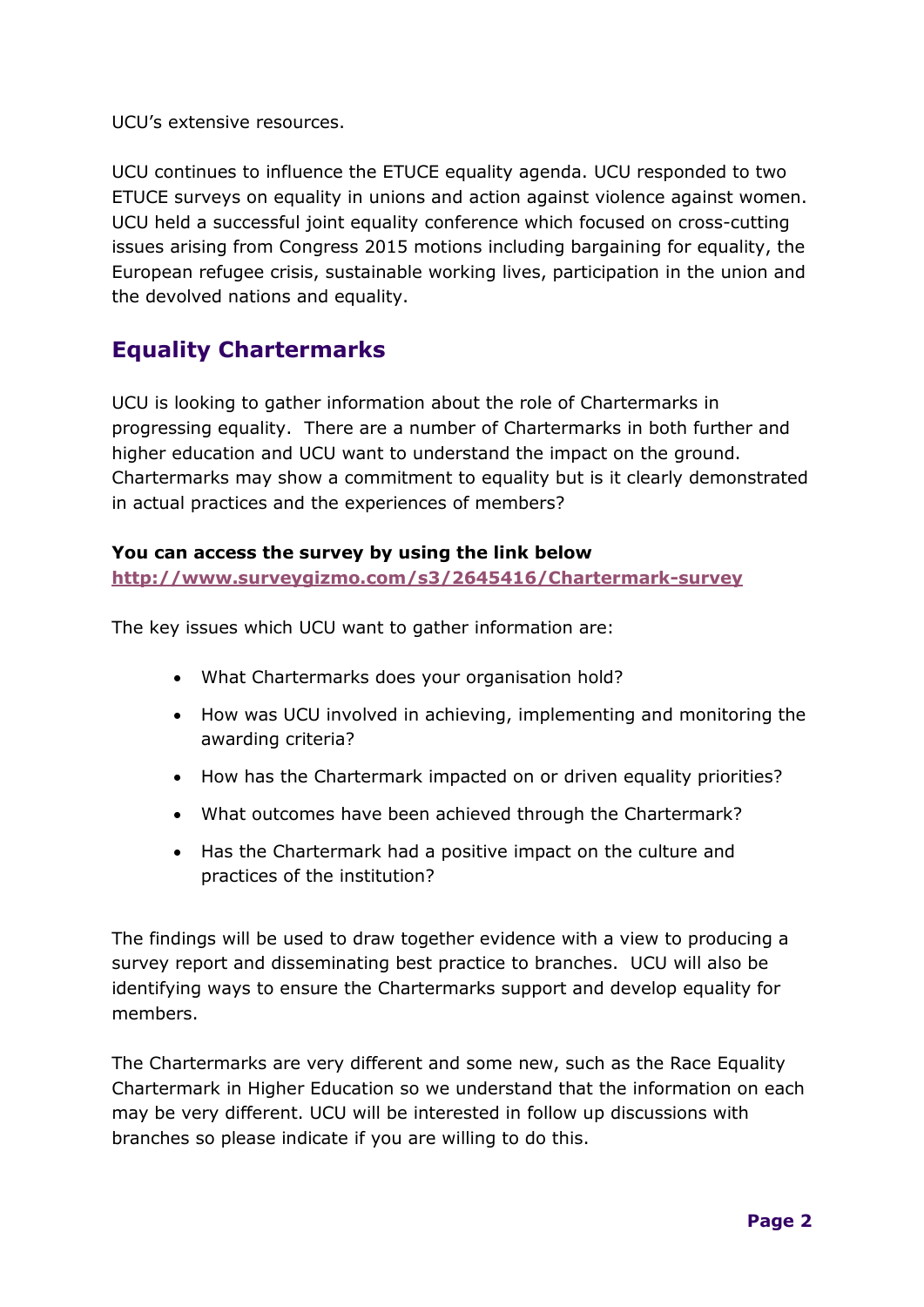If you have any technical queries please contact Swati Patel on [spatel@ucu.org.uk](mailto:spatel@ucu.org.uk)

For other queries please contact Helen Carr on [hcarr@ucu.org.uk](mailto:hcarr@ucu.org.uk) We very much welcome your input and hope that you will take part in this survey.

The closing date for the survey is June  $30<sup>th</sup>$  2016.

## **Women and Equalities Select Committee**

The Women and Equalities Committee was appointed by the House of Commons on 3 June 2015 to examine the expenditure, administration and policy of the Government Equalities Office (GEO).

The Committee fills "a gap" in previous accountability arrangements - the Minister for Women and Equalities and the GEO will now be held to account by a select committee for the Government's performance on equalities (gender, age, race, religion or belief, sexual orientation, disability, gender identity, pregnancy and maternity, marriage or civil partnership status) issues.

The Committee have undertaken and completed the following enquiries this year.

# **a) Gender Pay Inquiry**

The report from the Inquiry highlights the lack of effective policy in many of the areas that contribute to the gender pay gap. It finds that the key causes of pay differentials are: the part-time pay penalty; women's disproportionate responsibility for childcare and other forms of unpaid caring; and the concentration of women in highly feminised, low paid sectors like care, retail and cleaning.

Although the Government has committed to eliminating the 19.2% pay gap within a generation, it has remained at around the same level for the past four years. Women aged over 40 are most affected by the gender pay gap, with women aged 50-59 facing a 27% differential. Evidence suggests that the barriers to well-paid work currently experienced by women over 40 will continue unless action is taken to address the root causes of the gender pay gap.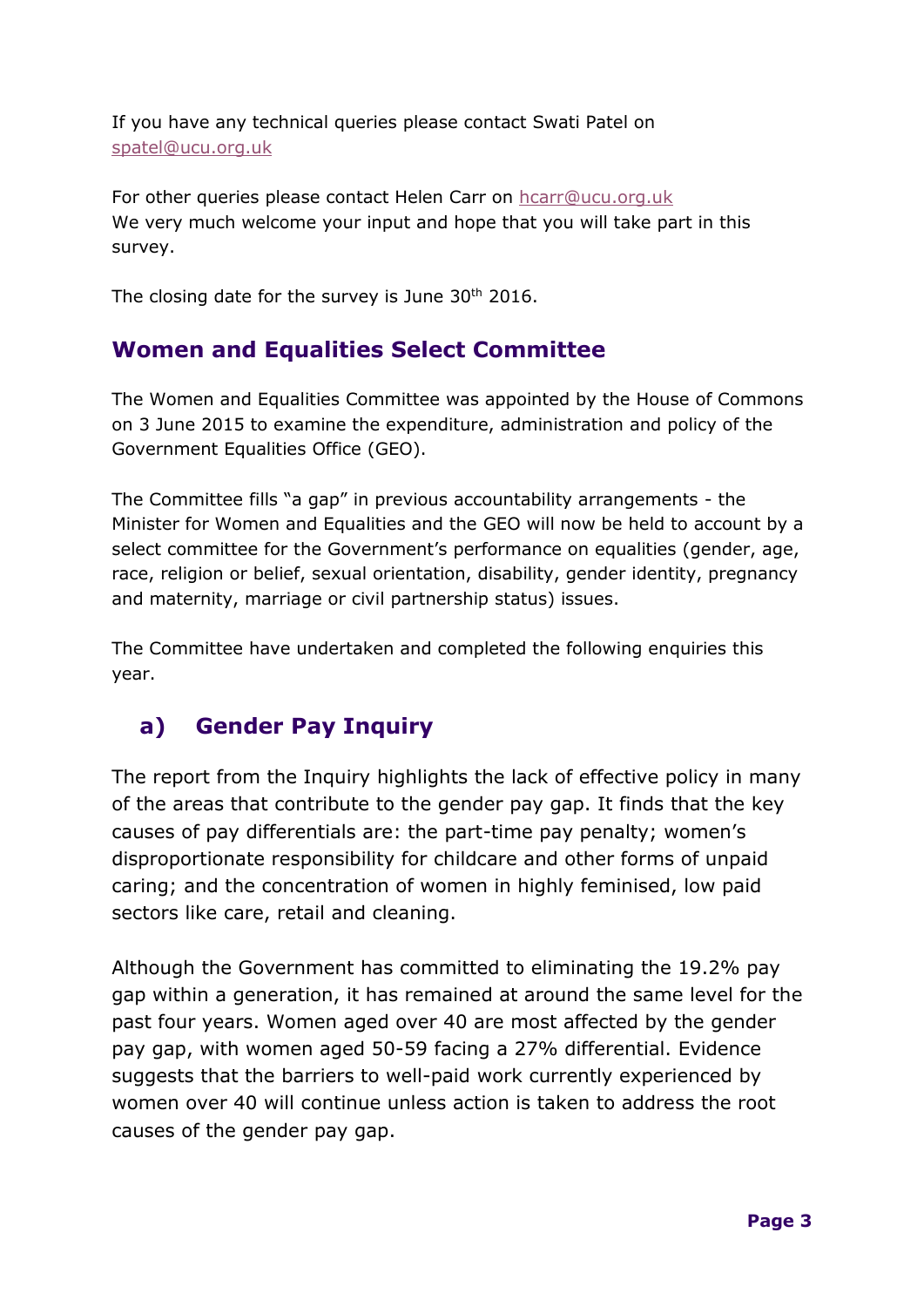The report concludes that:

- Supporting men and women to share childcare and other forms of unpaid caring more equally is one of the most effective policy levers in reducing the gender pay gap.
- Many women are trapped in low paid, part-time work below their skill level. This contributes to pay disparities and the underutilisation of women's skills costs the UK economy up to 2% GDP, around £36 billion.
- Not enough is being done to support women returning to work if they have had time out of the labour market.
- Too little attention has been focused on the situation of women working in low-paid, highly feminised sectors like care, retail and cleaning. Until their rates of pay and progression improve, the gender pay gap will not be eliminated.

There is scope for optimism though. The report finds that attitudes to work and caring are changing. Employers are increasingly recognising that workplaces need to change and that flexible working benefits men and women

## **UCU Gender Pay campaign**

UCU wants an end to pay discrimination in our sectors. Although equal pay legislation has been in place for over 40 years, the gender pay gap in Britain remains among the highest in the European Union. The gap between women and men in full time work is equivalent to men being paid all year, while women work for free after 2 November each year (Fawcett Society)

In Higher Education, for all academics the overall pay gap is 12.6% but it is much wider in many institutions. In Further Education, in England we know that in 132 colleges men are paid on average £1000 more than women.

UCU's campaign focuses on action for branches such as undertaking equal pay audits and action for individual women members as UCU wants to identify potential equal pay cases. Equal Pay briefings are being set up in regions to take place in June. Further details to follow.

Contact Dave Ratchford [DRatchford@ucu.org.uk](mailto:DRatchford@ucu.org.uk) or Charlotte Nielsen [CNielson@ucu.org.uk](mailto:CNielson@ucu.org.uk)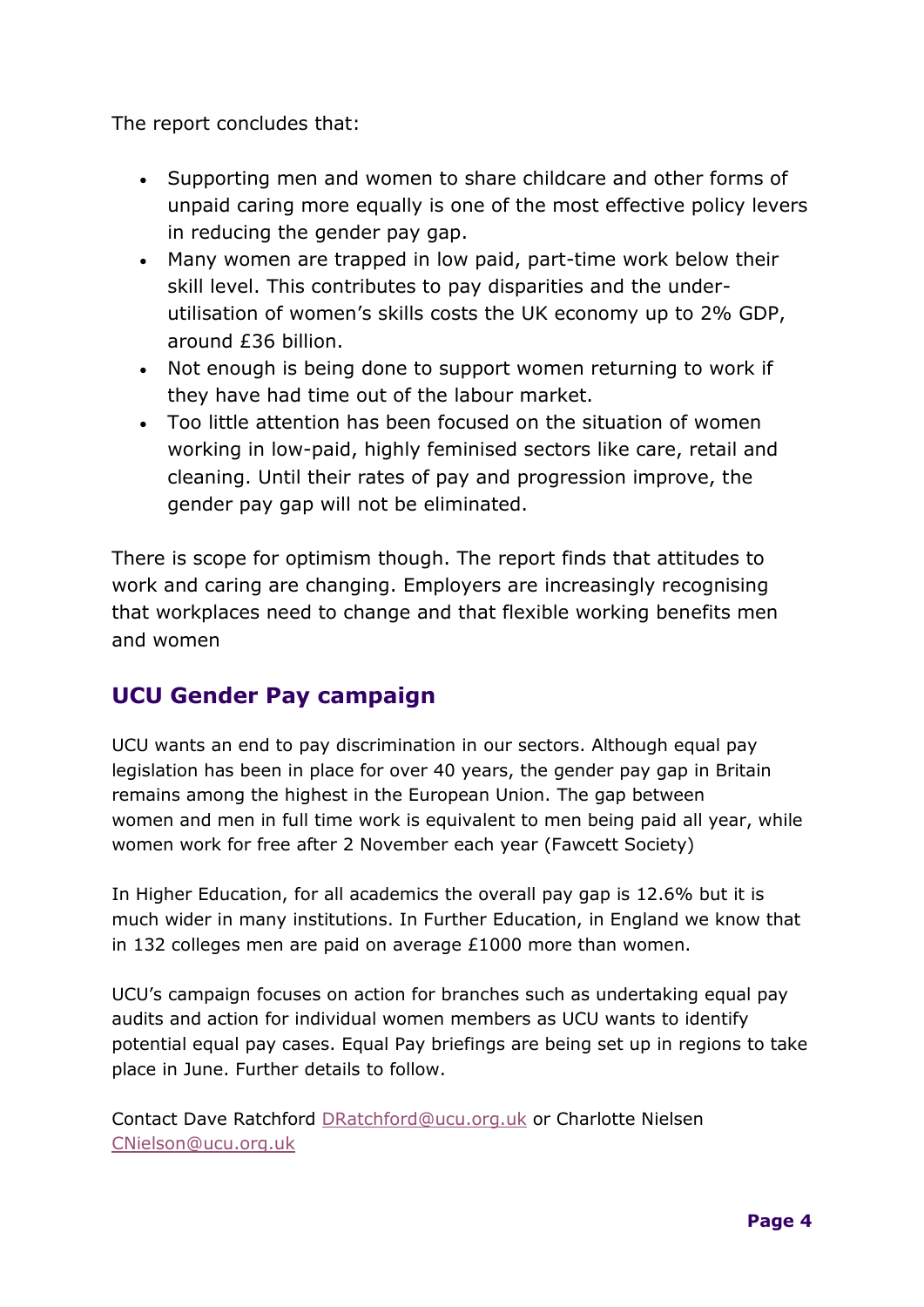# **b) Gender Identity Equality**

In July 2015 the House of Commons Women and Equalities Committee launched an inquiry into Transgender Equality across the UK.

Included in the scope of the inquiry were use of language to talk about gender identity, experiences of gender dysphoria and gender reassignment, service provision for trans people particularly within the NHS and education, employment issues, transphobia in all forms and areas, and changes in these areas since the Equality Act 2010. UCU supported the Forum for Sexual Orientation and Gender Identity Equality in the submission of a response based on findings from sector projects, research and reports.

The overall message about post school education from the inquiry was that further education is considered more hostile than HE, learners face bullying and / or harassment including threats, intimidation and physical assault. A significant impact of this experience of transphobia is a relatively high number of learners considering dropping out of their course. These findings are also supported by a survey undertaken about perceptions and experiences of sexual orientation and gender identity equality in F and HE by the Forum led by partners ECU, NIACE, NUS and UCU [\(https://sgforum.org.uk/wp-content/uploads/2016/02/Pride-and-](https://sgforum.org.uk/wp-content/uploads/2016/02/Pride-and-Prejudice-in-Education-report.pdf)[Prejudice-in-Education-report.pdf\)](https://sgforum.org.uk/wp-content/uploads/2016/02/Pride-and-Prejudice-in-Education-report.pdf)

Other issues highlighted included the binary gendering of various things including toilets, activities, sports and forms. Different generational understandings of gender identity were noted, with a marked shift away from binary identities since the Equality Act 2010 which was limited to gender reassignment. UCU has responded to this shift in the understanding of gender identity by providing option to identify outside the binary of male and female, for example by providing an option of 'other' on the membership form.

Lack of awareness around gender identity including lack of specific training was identified as a particular issue in the House of Commons and the Forum reports with impact being experienced in various areas including careers advice, registry, and security. This lack of awareness and training was also identified in prisons where there was found to be considerable difficulties faced by people in relation to gender identification.

Guidance about gender identity including issues related to prison education is being developed within UCU for use in branches.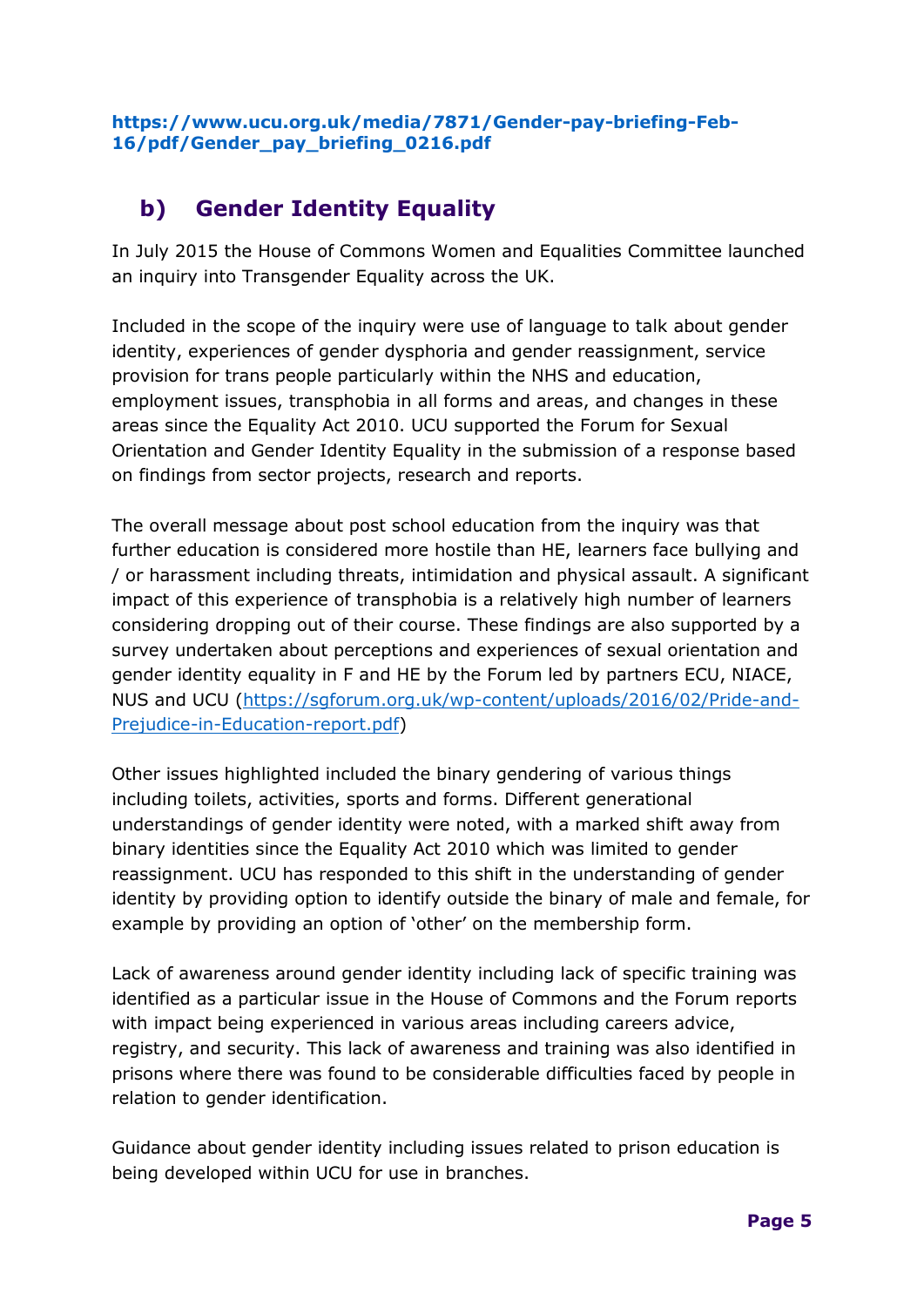The committee stated that the extent of bullying is unacceptable recommending that the Secretary of State for Skills should hold meetings to identify and plan actions with both H and FE provider organisations. It was specified that all HE and FE staff receive specific gender identity awareness training. Promotion of gender identity equality within all organisations was also recommended. UCU provides training for reps on sexual orientation and gender identity equality, the next being in Manchester on 7<sup>th</sup> June

[https://www.ucu.org.uk/article/7533/Sexual-orientation--gender-identity.](https://www.ucu.org.uk/article/7533/Sexual-orientation--gender-identity)

### **What's next**

The Women's and Equality Committee has investigated (but yet to report) on Pregnancy and Maternity Discrimination and Employment Opportunities for Muslims in the UK. Sexual harassment and sexual violence in schools is currently being undertaken.

**The Pregnancy and Maternity Discrimination Inquiry i**s a response to the huge survey the Equality and Human Rights Commission and the Department for Business, Innovation and Skills undertook last year which found that 3 out of 4 mothers said they had a negative or possibly discriminatory experience during pregnancy, maternity leave and on their return from maternity leave. [https://www.gov.uk/government/publications/pregnancy-and-maternity-related](https://www.gov.uk/government/publications/pregnancy-and-maternity-related-discrimination-and-disadvantage-final-reports)[discrimination-and-disadvantage-final-reports](https://www.gov.uk/government/publications/pregnancy-and-maternity-related-discrimination-and-disadvantage-final-reports)

UCU will be prioritising parents rights at work next term and will ensure members understand their rights and key issues that branches should raise with their institution.

#### **Shared Parental Leave – one year on**

Fathers are not taking advantage of rules that allow them to share leave with their partners. Fewer than 1% of UK men have taken time off work to spend with their new baby – largely due to money.

Shared parental leave (SPL) was introduced on 5 April 2015 to give parents more choice and flexibility in caring for their children during the first 12 months after their birth. Parents can split 52 weeks' leave, receiving some payment for 39 of those weeks. That is on top of the two weeks' statutory paternity leave available to fathers.

With statutory pay set at a maximum of  $£139.58$  a week, 80% of employees surveyed said a decision to share leave would depend on finances and whether their employer paid more than obliged to.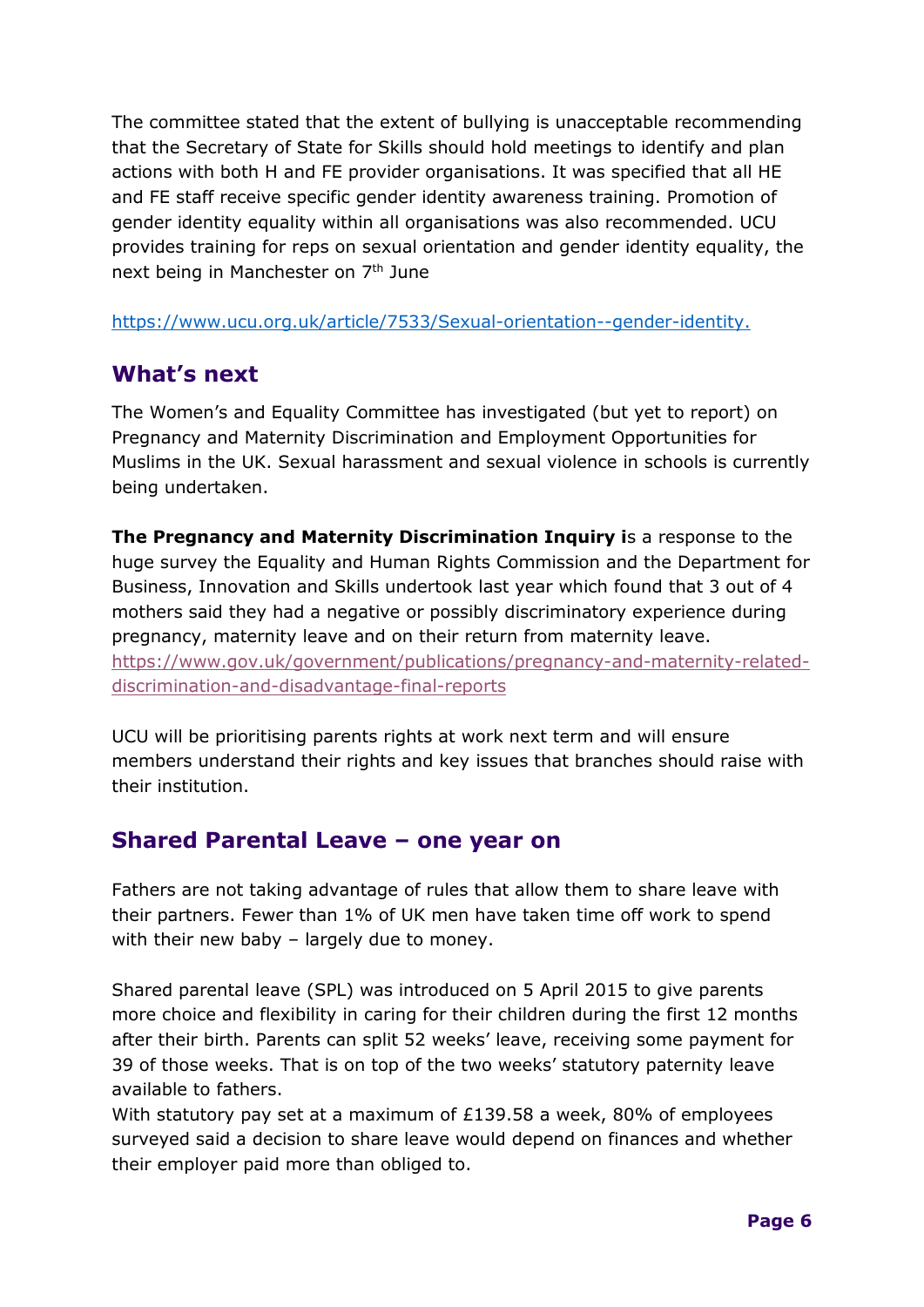Research by My Family Care found that concerns over career progression were a factor for many, with half of men saying they thought taking leave was perceived negatively at work and 55% of mothers questioned said they did not want to share their leave.

Only 40% of individuals said shared parental leave was encouraged by their employer, although almost half of businesses said they offered enhanced pay in line with what they offered employees taking maternity leave.

A Government assessment suggested 285,000 working fathers would be eligible to take the leave, but only 2% to 8% would actually do so. This compares with about nine in 10 fathers in Sweden and Norway, where between 80% and 100% of their earnings are replaced while they are on leave.

The TUC general secretary, Frances O'Grady has said "Take up has been very low and TUC research shows as many as two in five new fathers are ineligible for shared parental leave, as their partners are not in paid work or they fail to meet the qualifying conditions.

"If the government is serious about men playing a more active role after their child is born, they must increase statutory pay and give all new dads a right to some independent parental leave that is not shared with their partners." It is important to remember that maternity leave is also a time for the mother to recover from birth and going back to work too early could be detrimental.

The Department for Business, Innovation and Skills said: "Shared parental leave is provided to help mothers who want to return to work early share responsibility for the care of her child with the father or partner. There are many factors that affect a couple's decision on how childcare should be managed and by whom. Takeup is likely to be higher in organisations that offer pay above the statutory minimum. We will evaluate the policy by 2018."

UCU has produced a briefing on shared parental leave. [https://www.ucu.org.uk/media/7287/Shared-parental-leave-guidance-spring-](https://www.ucu.org.uk/media/7287/Shared-parental-leave-guidance-spring-2015/pdf/Shared_parental_leave_guidance_spring_15.pdf)[2015/pdf/Shared\\_parental\\_leave\\_guidance\\_spring\\_15.pdf](https://www.ucu.org.uk/media/7287/Shared-parental-leave-guidance-spring-2015/pdf/Shared_parental_leave_guidance_spring_15.pdf)

If you have a personal experience of using shared parental leave or have a good local agreement, please contact: Charlotte Nielsen on [CNielsen@ucu.org.uk](mailto:CNielsen@ucu.org.uk)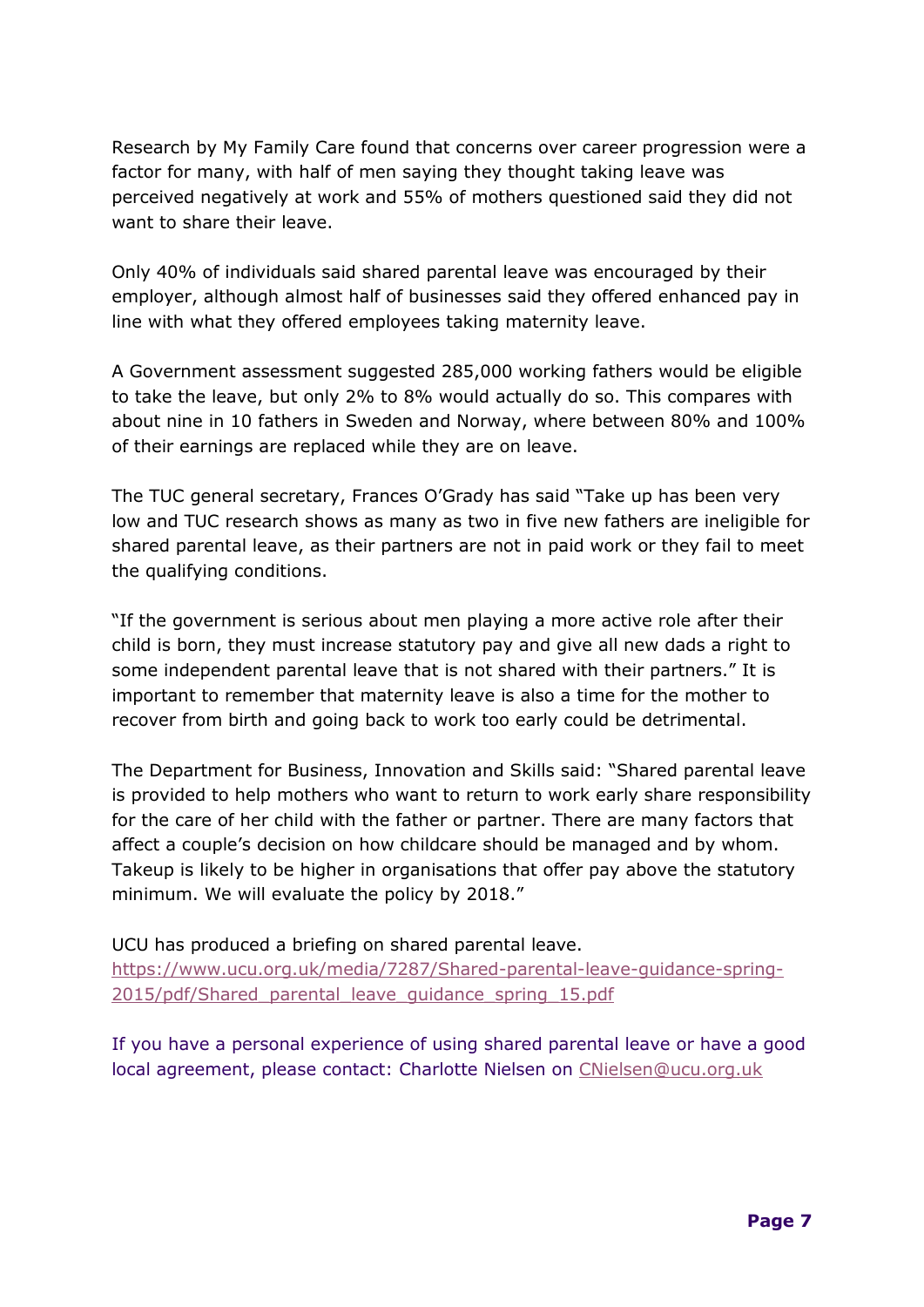### **Sexual harassment at work**

Following a motion submitted to Congress in May 2014, UCU undertook a Survey of its women members on the topic of sexual harassment in the workplace. There were 1.953 respondents. All but three were women. Altogether 1,046 respondents (54% of the total 1,953) reported personal experience of some form of sexual harassment at work.

The most common form of sexual harassment (experienced by 57%) was in relation to unwelcome or derogatory comments about their appearance or clothing. This was followed by leering and suggestive gestures and remarks (42%) and physical contact such as the invasion of personal space and unnecessary touching (38%). The least common forms of sexual harassment were in relation to offensive comments via social media (experienced by 9%) and sexual assault (2%).

Two-thirds (66%) of respondents reported having been sexually harassed by a colleague, while just over a quarter (27%) by a student.

The main effects of sexual harassment were in relation to its impact on relationships with colleagues, loss of confidence and self-esteem, anxiety, and irritability. In addition, respondents described a range of other effects of sexual harassment, including anger and embarrassment. However, others said that the experience had had *no* effect on them and / or that they had tackled the issue assertively.

Occasionally, respondents cited serious effects on their mental health (including the development of PTSD and anorexia). Others talked about making significant changes to their own behaviour, for example, changing their routines to avoid a particular individual, working from home as much as possible, and changing the way they dressed or the colour of their hair.

When asked how they felt about raising their concerns, respondents often talked about their anxiety at becoming involved in a process of reporting such behaviour, whether formally or informally. A fear of the potential consequences was generally given as the main reason for their anxiety, with some highlighting worries about job security or professional standing, and about their future relationship with colleagues. Respondents also often expressed a lack of faith in the procedural system.

The actions taken by, or on behalf of respondents included: formal disciplinary proceedings against the perpetrator; employment tribunals; informal / private discussions with the perpetrator (often undertaken by a manager); the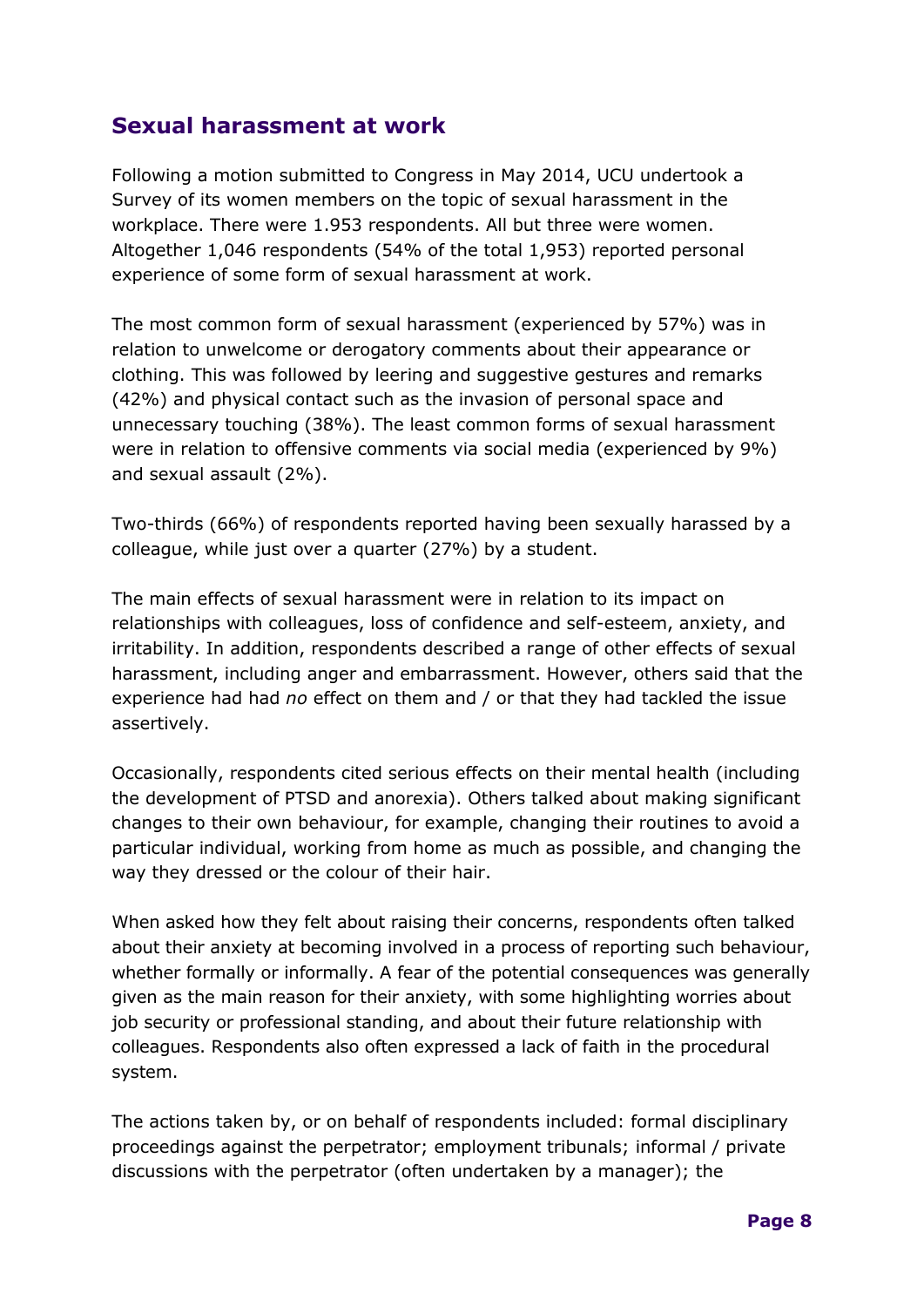requirement for the perpetrator to apologise or attend 'equality and diversity training'; the removal of the perpetrator from the respondent's course assessment committee; changes in office sharing arrangements; and changes in job responsibilities.

Some respondents were told they were over-reacting and advised 'not to make a fuss'. Within this group, some said that action was only taken after they insisted. Most respondents (89%) said they had not contacted the union in relation to their experience of sexual harassment. Among the small numbers who had, there were divided views about the helpfulness of the union.

Respondents gave several reasons for *not* involving the union. These included that: the respondent was not a member at the time; there was no union representation at their organisation; the respondent did not think the matter was serious enough; the respondent lacked confidence in how the union might deal with the issue, including in relation to confidentiality; or the respondent was concerned about the possible consequences (e.g. for ongoing work relationships and career prospects).

Respondents made a range of suggestions. Those mentioned most often were to: (i) raise awareness of the issue; (ii) provide support to people suffering from sexual harassment; (iii) take action to ensure that all workplaces have policies on sexual harassment, and that that policy is monitored; and (iv) provide training to staff and managers in recognising and responding to sexual harassment.

The National Women's Committee has responded swiftly to the survey and there is a new course for reps on dealing with sexual harassment beginning in the autumn. There will also be new guidance for women and for branches. For further information about the training contact Karen Brooks [training@ucu.org.uk](mailto:training@ucu.org.uk) and for policy advice contact Charlotte Nielsen on CNielsen@ucu.org.uk

### **Changes to Tier 2 Visa**

To enter or stay in the UK as a skilled worker, non EU migrants must have a Tier 2 visa. To qualify you must have been offered a job in the UK and have held at least £945 in a bank account for 90 days. Any job must pay at least £20,800 but the Government is considering raising this to £30,000. There are exemptions to this threshold.

Employees must get a certificate of sponsorship from their employer which costs between £536 and £1,476 and there is a £200 annual charge for healthcare. Tier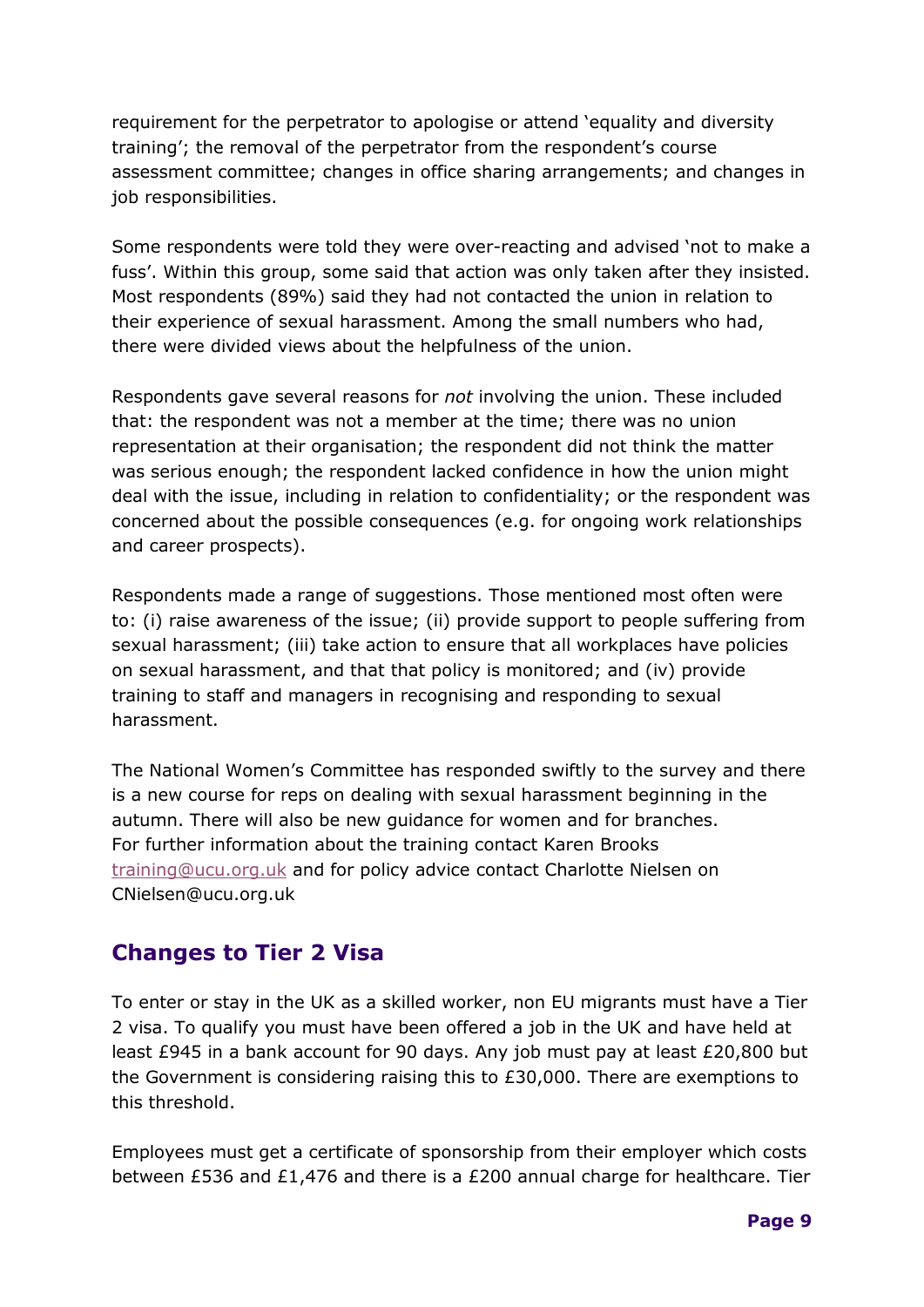2 visa holders can only stay in the UK for maximum of 6 years.

Up until 6 April this year, Tier 2 visa holders could apply for 'indefinite leave to remain' after five years. Now, only those who earn £35,000 a year will be able to apply. There is a temporary exemption for PhD level jobs and the new rules do not apply to Tier 2 visa holders who entered the country before 5 April 2011.

You can apply for 'indefinite leave to remain' if you have been living in the UK legally for 10 continuous years. There is no salary threshold. This could be the case if you entered the UK as a student and moved directly into skilled work. There are clear guidelines on what 'continuous' means.

UCU monitors the impact of visa requirements on members. If you have been affected by the changes or your branch is campaigning on these issues, such as the health charges, please contact Chris Nicholas on [CNicholas@ucu.org.uk](mailto:CNicholas@ucu.org.uk)

**[https://www.ucu.org.uk/media/8122/Points-based-immigration-UCU](https://www.ucu.org.uk/media/8122/Points-based-immigration-UCU-guidance-2013/pdf/pdi_guidanceforbranches_may13_1.pdf)[guidance-2013/pdf/pdi\\_guidanceforbranches\\_may13\\_1.pdf](https://www.ucu.org.uk/media/8122/Points-based-immigration-UCU-guidance-2013/pdf/pdi_guidanceforbranches_may13_1.pdf)**

### **Day of action against racism**

UCU's first Day of Action Against Workplace Racism was held on the 10<sup>th</sup> February this year. The materials produced for the day included a summary report of the survey into the experiences of black members alongside a film entitled 'witness' which chronicled the experiences of black members in FE and HE.

There were many events across the country including at: University of Essex, Leeds, Kingston, Newcastle, Queen Mary, Liverpool (joint university/college event in the city), Manchester (joint event), Brunel, St Andrews, Birmingham, Birmingham City University, Halesowen College, Nottingham Trent, Anglia Ruskin, University of Central Lancashire, Lambeth College, East Kent College, Hackney College and Tower Hamlets.

The feedback received thus far has been overwhelmingly positive. Showings of the film in particular have elicited strong responses with a keenness to undertake further initiatives.

The National Black Members Standing Committee have already started planning for next year's day of action. If you want to contribute any ideas or initiatives to take the campaign forward, please contact Chris Nicholas - [CNicholas@ucu.org.uk](mailto:CNicholas@ucu.org.uk)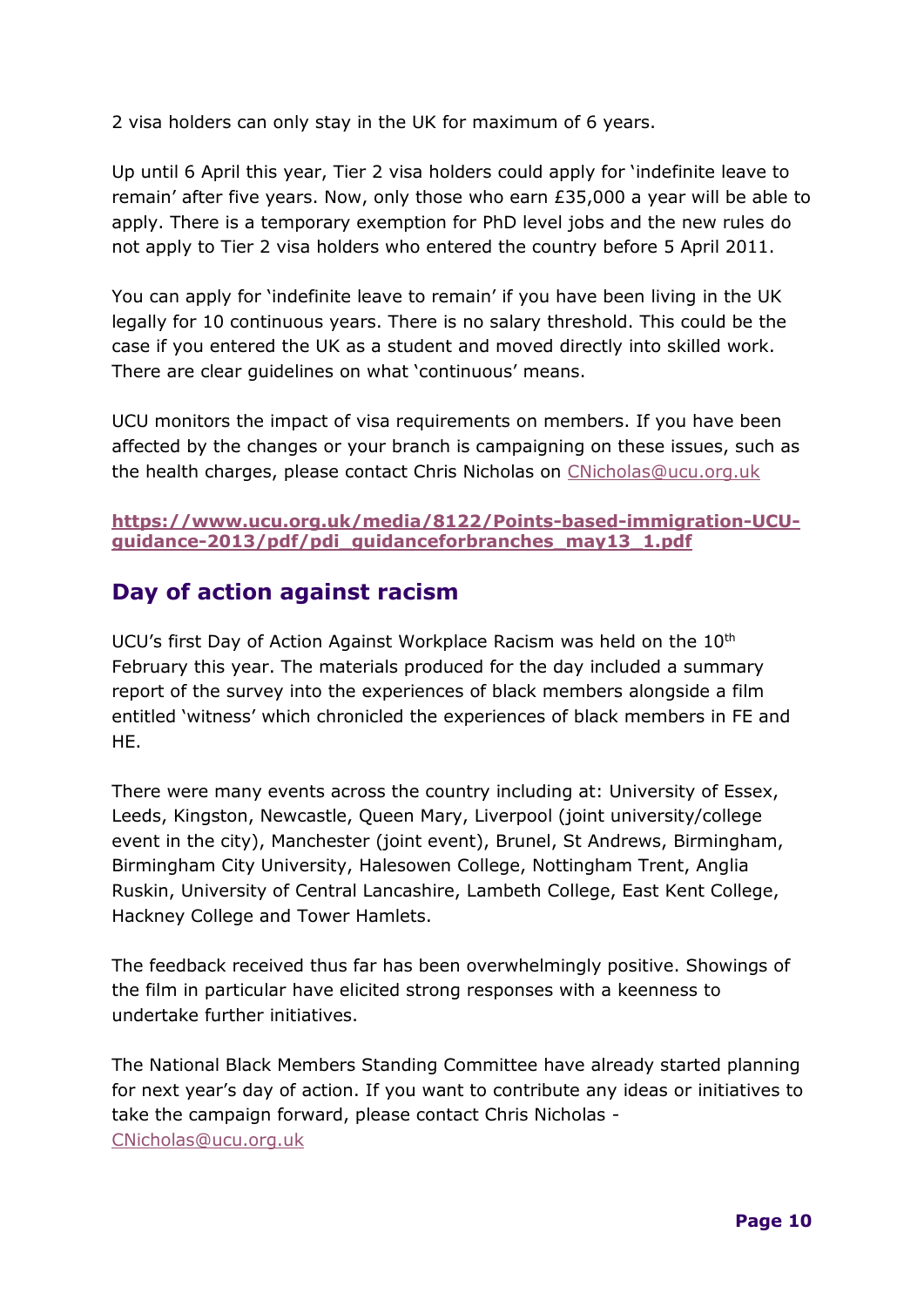## **Black members' networks**

UCU is setting up Black member networks in all our regions, to not only improve the participation of Black members but to ensure issues which are of importance to black members are heard and shared. There have been inaugural meetings in nearly all of the regions. The networks will feed in to UCU structures and to the National Black Members Standing Committee. **If you are interested in what is happening in your region, please contact Chris Nicholas at [CNicholas@ucu.org.uk](mailto:CNicholas@ucu.org.uk)**

# **Equality training**

UCU runs an extensive training programme for our reps. The courses are held all over the country and include the UCU reps courses, casework, equality reps, health and safety reps and specialist courses such as sexual orientation and gender identity awareness and supporting members with mental health conditions and issues. We also run a course for Black members interested in becoming active in the union. In the autumn we are launching a course for reps on supporting members experiencing sexual harassment.

**If you are interested in attending any of these courses please check on the UCU website or contact Karen Brooks [training@ucu.org.uk](mailto:training@ucu.org.uk)**

### **UCU LGBT Research conference:**

**'As good as you does not mean the same as you!: Finding space for diversity within an equality framework' – Academics and Activists conference focusing on Sexual Orientation and Gender Identity issues and / or LGBTQI+ lives.**

UCU is committed to supporting and promoting LGBT research work. This commitment has been expressed in a number of motions put to UCU Congress and sector conferences. Of particular concern has been that pressure to raise income from research in Higher Education will mean that academics are pressurised to move away from marginalised LGBT research in favour of other more financially lucrative areas. An LGBT research conference for academics and activists to present their work has been a central part of action arising from this commitment and subsequent motions.

The 3rd UCU organised activists and academics LGBT research conference took place in Manchester in 2015. This peer reviewed conference followed a similar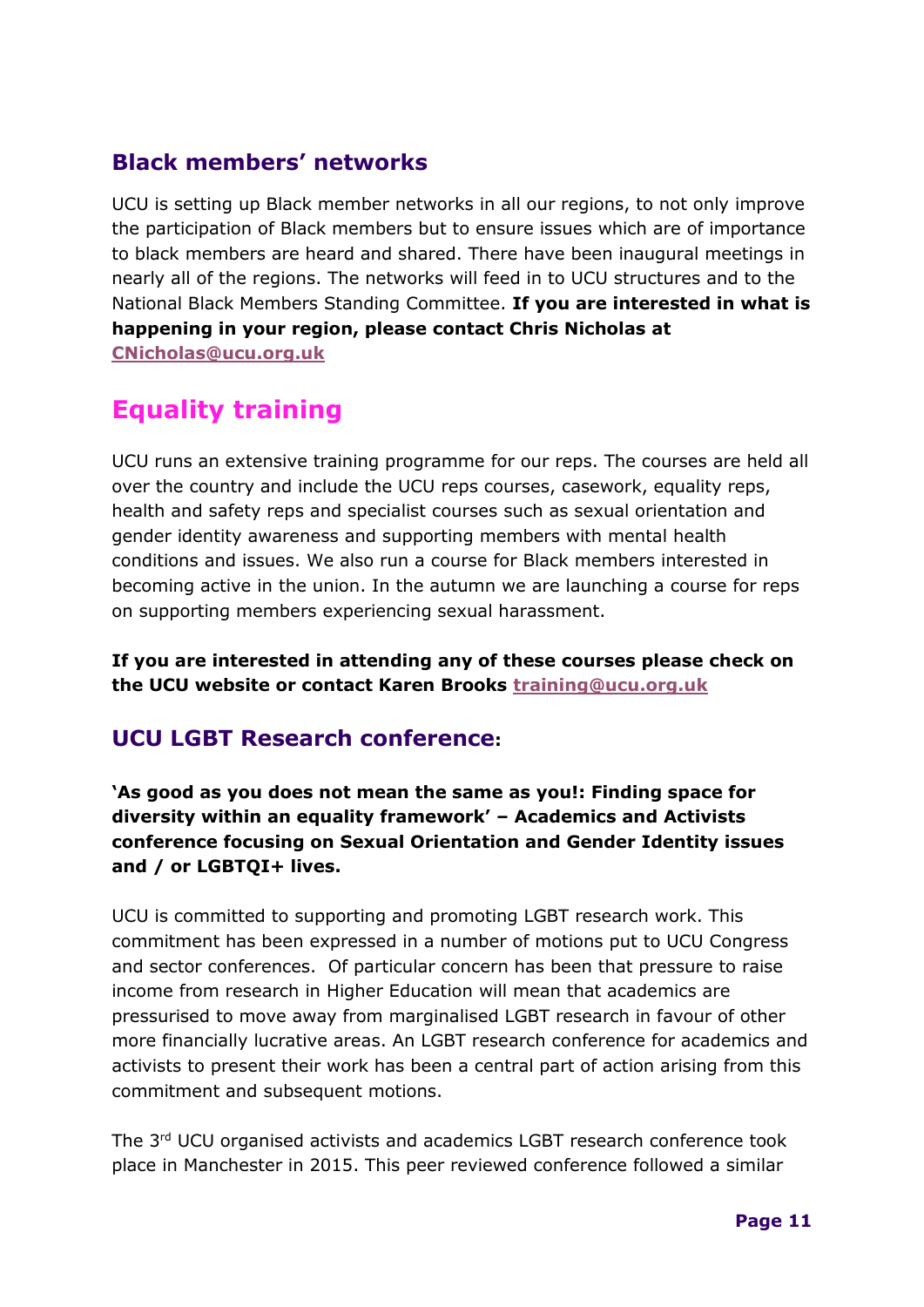format to those held in 2008 and 2012. A total 14 papers were presented with subjects including experience in F and HE, LGBT+ in the curriculum, LGBT+ identities, international issues, families, health and care. The connecting theme was issues of difference to established norms and the impact of this difference in the presented contexts.

The day was organised into two whole group sessions, and two seminar sessions. One whole group session was with the main speaker Amelia Lee from LGBT Youth North West (now the Proud Trust), and the other was a plenary with three presentations focused on LGBTQI+ experience in post school education. The seminar sessions included presentations of 11 papers in panels of 2 or 3 people on related themes. 36 UCU members attended the conference. For further information please contact Seth Atkin [SAtkin@ucu.org.uk](mailto:SAtkin@ucu.org.uk)

# **New Publications**

**The equality and participation unit have produced a number of web based equality tools for branches which are available at [www.ucu.org.uk/equality](http://www.ucu.org.uk/equality)**

**Tools for equality:** your general bargaining tools for equality which you can use to support any equality bargaining.

**Devolved nations and Northern Ireland:** understanding the difference in equality law

**Public Sector equality duty toolkit:** updated autumn 2015

**Equality reps toolkit:** what all equality reps need to know about their role (available June 2016)

**Gender identity - Awareness and Actions for Equality**: The purpose of this guide is to raise awareness about gender identity, including gender reassignment, and to identify actions that employers can take to promote and advance gender identity equality.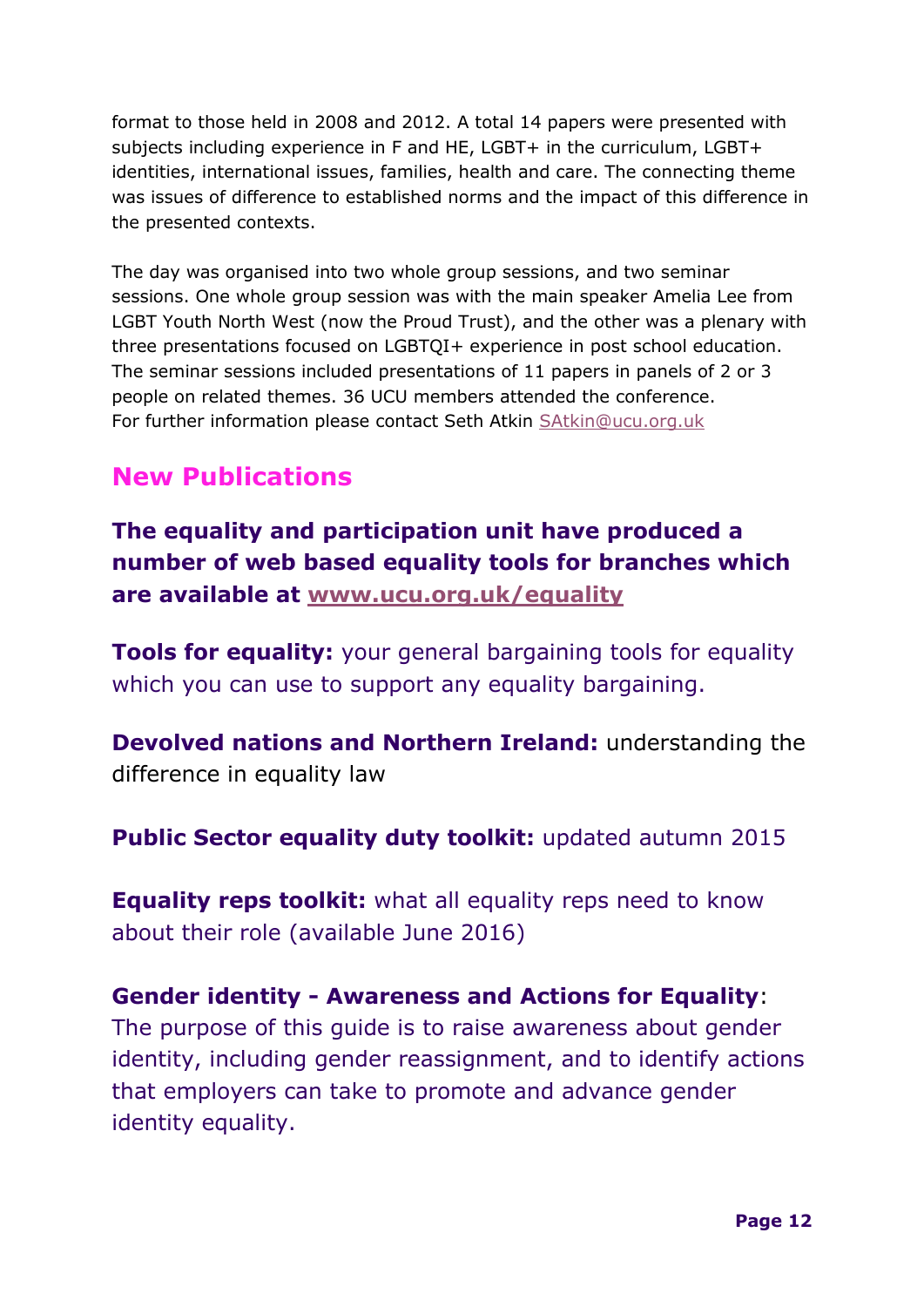## **Other publications:**

## **\*NEW\* Witness: UCU black members experiences at work.**

UCU has produced a film about Black member's experiences in the union and in the workplace.

## **\*NEW\* Voices and Visibility: Uncovering hidden histories wallchart**

The wallchart has been produced by the Forum for Sexual Orientation and Gender Identity Equality in Further and Higher Education and a group of trade unions including UCU in association with Lesbian, Gay, Bisexual and Trans (LGBT) History Month. Centred on the United Kingdom, it highlights important legal milestones and identifies visible and significant contributions made by individuals, groups and particularly the labour movement.

The aim has been to produce a resource to support those raising awareness of sexual orientation and gender identity equality and diversity. The development of online articles leading from the wallchart is ongoing. You can download the wallchart from <http://lgbthistorymonth.org.uk/wallchart/>

### **\*NEW\* Caring for the Carers: A UCU guide for members and reps**

A new guide will be launched in May aimed at giving support to an estimated 315,000 working age Carers in the UK. 'Caring for the Carers: A UCU guide for members and reps', gives an overview of the issues facing working carers, their rights at work and how branches and local associations can offer support to members who may have difficulty in managing their caring responsibilities with work responsibilities.

## **Updated: Enabling not disabling**

This comprehensive guide to disability rights at work has been updated.

**[https://www.ucu.org.uk/media/1625/Enabling-not-disabling-UCU-](https://www.ucu.org.uk/media/1625/Enabling-not-disabling-UCU-Nov-15/pdf/ucu_enablingnotdisabling_nov15.pdf)[Nov-15/pdf/ucu\\_enablingnotdisabling\\_nov15.pdf](https://www.ucu.org.uk/media/1625/Enabling-not-disabling-UCU-Nov-15/pdf/ucu_enablingnotdisabling_nov15.pdf)**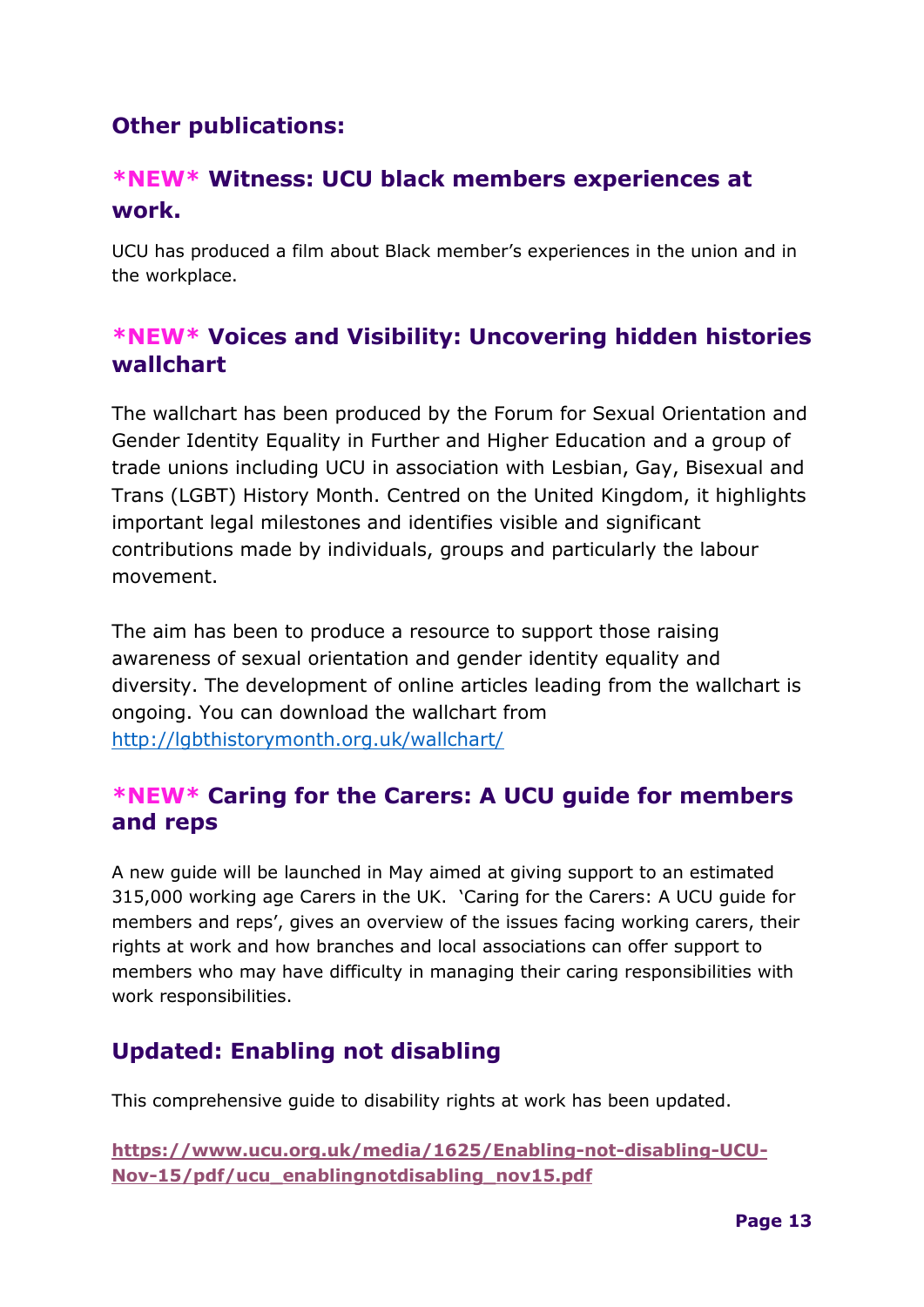# **Getting involved**

Ensuring that all members are visible and able to participate in the union is vital for an effective and inclusive union. To help support this priority, a guide to participation and improving participation will be launched in the autumn. This will cover how to get involved at local, regional and national levels of UCU. For further information please contact Helen Carr at [hcarr@ucu.org.uk](mailto:hcarr@ucu.org.uk)

#### **If your branch has good practice to share or if you have found increasing participation challenging due to pressures which prevent this, please get in touch as we want the guide to reflect actual experiences and solutions. Please contact Helen Carr [hcarr@ucu.org.uk](mailto:hcarr@ucu.org.uk)**

One of the many ways to improve knowledge of the union and increase skills and experience is to get involved in national activities. The UCU website has an events page which will tell you about any conferences or activities that UCU is organising. Getting involved in the equality structures will help you gain confidence in a supportive atmosphere.

The UCU Equality Conference is held each year in November. The current format is for the conference to include four separate sessions for Black members; Disabled members, LGBT members and Women members. During those sessions, the Conference will elect members to the four national equality standing committees.

These are:

- Black Members Standing Committee (BMSC)
- Disabled Members Standing Committee (DMSC)
- LGBT Members Standing Committee (LGBTMSC)
- Women Members Standing Committee (WMSC)

There are 12 members of the BMSC, DMSC and LGBTMSC and 15 members of the WMSC.

The main objectives of each Committee is to advise and make recommendations to the National Executive Committee of the union on issues specific to the members whom they represent.

For example:

- The WMSC is advising the NEC on the impact of sexual harassment at work
- The DMSC has advised the NEC on reasonable adjustments at work for disabled workers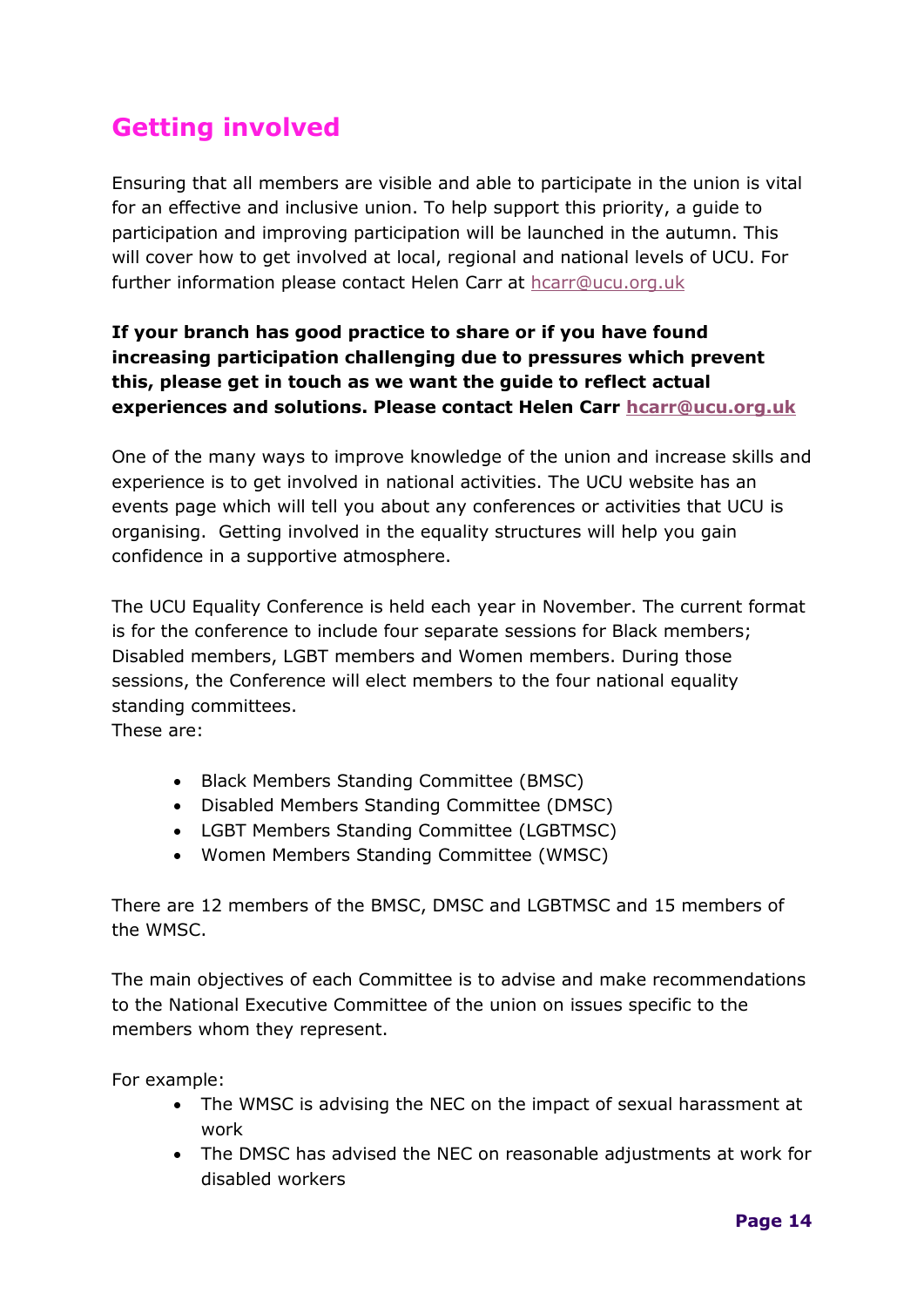- The BMSC is advising the NEC on actions and initiatives that will ensure Black members are visible in all aspects of the union's work including establishing regional networks.
- The LGBTMSC has advised the NEC on the issues for LGBT staff working abroad.

The Committees also plan the agenda for their conference every year and also participate in the TUC National Equality conferences. The Committees can also put motions to Congress and the sector conferences which ensures the issues facing equality groups are visible in our core campaigns and policies. Members of the Committees are also encouraged to participate in their branches and regions so equality knowledge and expertise is shared across the union.

To be on the Committees, you must self-identify as belonging to that equality group. For example, to be on the DMSC, you must self-identify as a disabled worker. All levels of experience of being active in the union are welcome as the Committees provide support and guidance to all members, working together collectively.

#### **To find out more, please contact a member of the Equality and Participation team who would be happy to speak to you. Please email: [eqadmin@ucuc.org.uk](mailto:eqadmin@ucuc.org.uk)**

The annual young members' conference is open to any member aged 35 or under. The conference does not have decision making powers and is nonresolutionary but aims to bring younger members together and showcase campaign work and resources available. For further information contact Patrick Moule [PMoule@ucu.org.uk](mailto:PMoule@ucu.org.uk)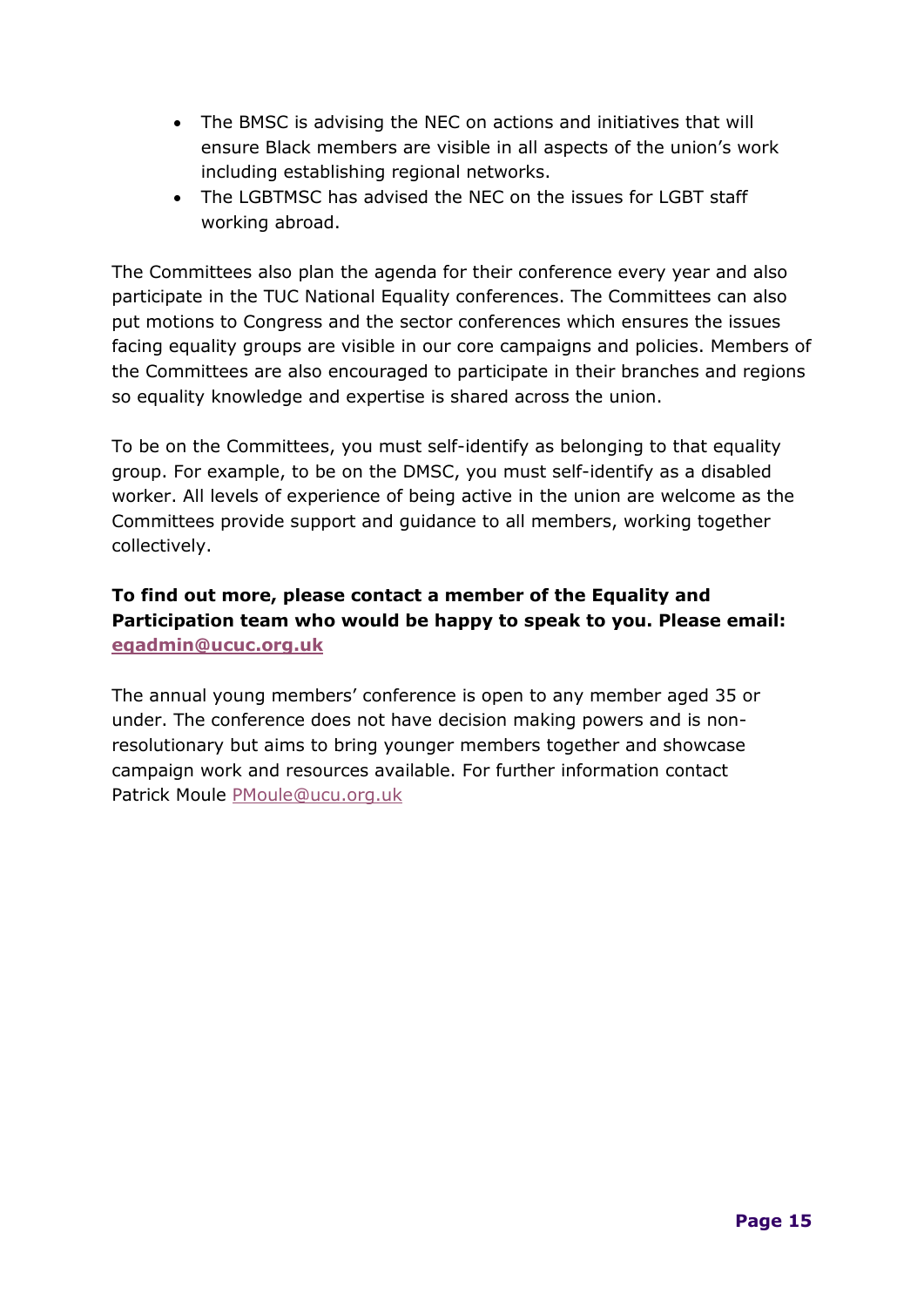# **UCU Congress Equality Fringe events**

**Come along to our fringes if you are attending Congress or visit the stall.**

#### **Access to education and equality – the key to a secure future for all refugees**



The current refugee crisis is the worst Europe has faced since the Second World War. Millions are seeking safety but are facing hardship, fear, hostility and racism including islamophobia. Disabled refugees, LGBT refugees, Women refugees and young and older refugees all face additional challenges. Refugees have little or no access to any education opportunities. This fringe focuses on equality issues and access to education and what other organisations and UCU can do to support.

#### **Ending the Gender Pay gap – UCU campaigning for equality**

UCU has launched its gender pay campaign, determined to eradicate the pay gap in further and higher education. This fringe is an opportunity to learn more about the national context and UCU's campaign. Come along to share experiences, strategies and ask questions. UCU branches are raising gender pay as a collective issue and UCU is also identifying potential individual cases. Professor Elizabeth Schaffer will share her experience of taking a successful equal pay case supported by UCU.

# **National Equality Conference 2016**



The annual UCU Equality Conference will be held on 1- 3 December in Birmingham. Please look out for further details on the website and through the Friday email in September.